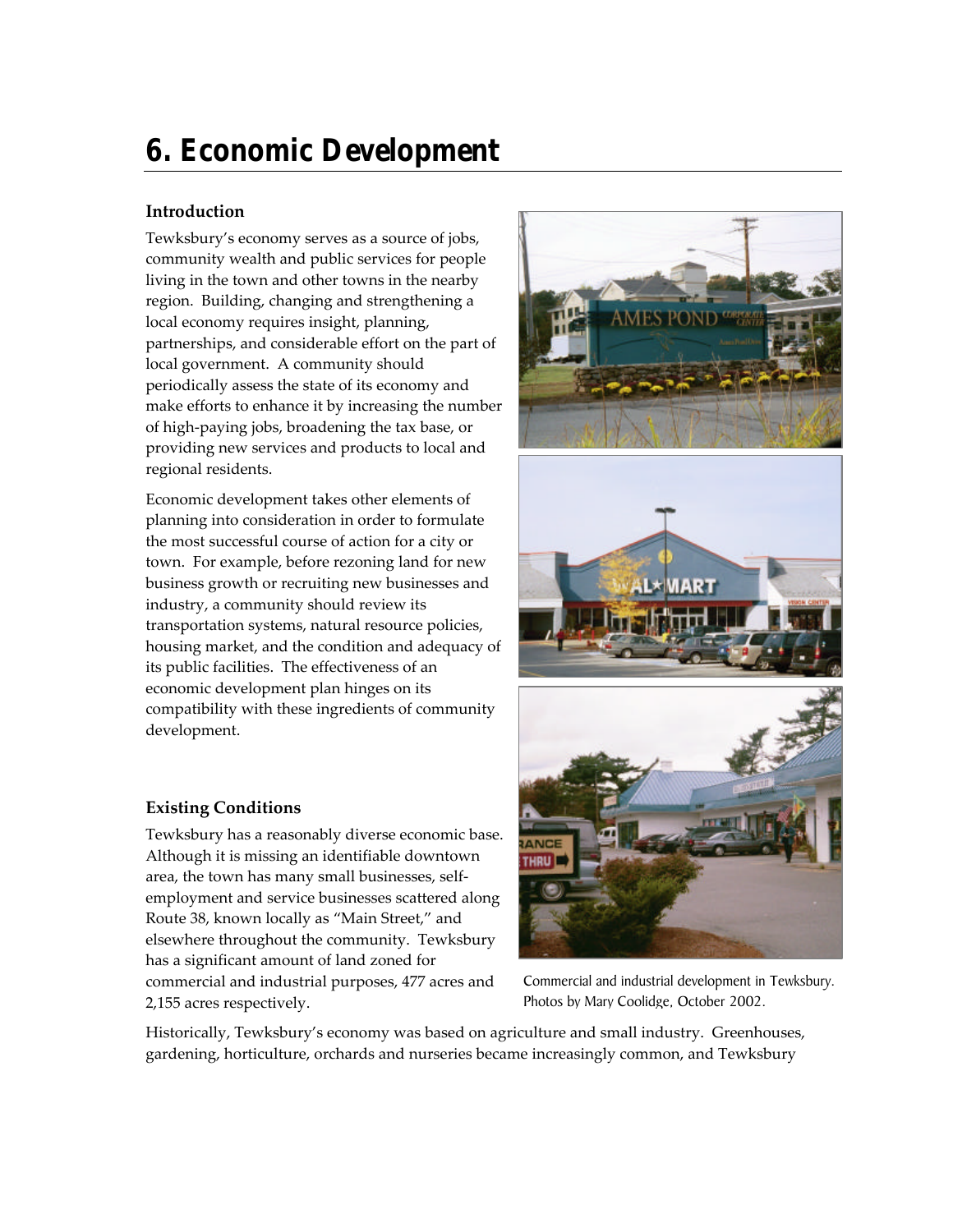gained renown for its carnation farms.<sup>1</sup> Since 1971, however, 63% of the land previously used for farming has been developed or converted to another use, and land once used for agricultural production began another lifecycle.<sup>2</sup> A decade ago, only 553 acres of farmland remained in Tewksbury and today, there is virtually none.<sup>3</sup> Like much of the Northern Middlesex area, Tewksbury grew rapidly after World War II. Half of all homes in Tewksbury as of 1957 had been built in the preceding six years, and the town's housing inventory more than doubled between 1960- 1980 in response to the regional highway system.<sup>4</sup> Tewksbury has issued about 2,700 residential building permits since 1980, averaging 112 per year between 1996-2002.<sup>5</sup> With so many homes being built and new companies locating in town, growth has brought jobs and tax revenue to Tewksbury and simultaneously changed the size and composition of its economic base.

During the 1990s, Tewksbury's population increased 5.5%, comparable to the state as a whole, while Middlesex County's population increased only 4.6%. Over the past 20 years, however, the number of people living in Tewksbury grew by 17.1% even though the county's overall population increased by only 6.7%.*<sup>6</sup>* Although Tewksbury has some remaining land left for new residential development, the town is largely built out except for vacant industrial and commercial parcels. A recent analysis of Tewksbury's build-out potential indicates that the town could absorb another 4.7 million ft<sup>2</sup> of industrial and commercial growth.<sup>7</sup>

# Regional Economy

l

For purposes of economic analysis, the Commonwealth is divided into seven regions based on transportation, employment base and labor market areas. The strengths, weaknesses and potential of each area have been characterized in a recent state policy report, Toward a New Prosperity, published by the Massachusetts Department of Economic Development.<sup>8</sup> Tewksbury is located in the Northeast Region (Map 1) where high-tech manufacturing is strong, e.g., computers, electronics and defense systems. High-tech manufacturing requires a workforce with higher levels of education than would be required by traditional manufacturing concerns such as paper, machinery or plastics

2 MassGIS, State Vector Library, [database online] "luph295.dbf," in d-Base format [updated May 2001].

<sup>3</sup> Tewksbury Open Space and Recreation Committee, <u>Town of Tewksbury Open Space and</u> Recreation Plan 1998-2003, April 1998.

<sup>4</sup> Technical Planning Associates, <u>Tewksbury Master Plan</u> (May 1958); Census 2000, Summary File 3, Table H34: Tewksbury.

<sup>5</sup> Bureau of the Census, Residential Construction Branch [database online], "Manufacturing, Mining and Construction Statistics: Building Permits," INTERNET <http://www.censtats.census.gov/bldg. bldgpermit.shtml> [cited August 2002, June 2003]. Data concerning permits issued prior to 1996 obtained from Open Space and Recreation Plan.

6 Census 2000, Summary File 1, Table DP-1: Tewksbury and Middlesex County.

7 Northern Middlesex Council of Governments (NMCOG), "EOEA Build-Out Study," in EXCEL format [Tewksbury\_buildout-final.xls], 2001.

<sup>8</sup> Sequel to <u>Choosing to Compete</u>, the state's first strategic economic development plan (1992).

<sup>&</sup>lt;sup>1</sup> Tewksbury Open Space and Recreation Committee, Town of Tewksbury Open Space and Recreation Plan 1998-2003 (April 1998).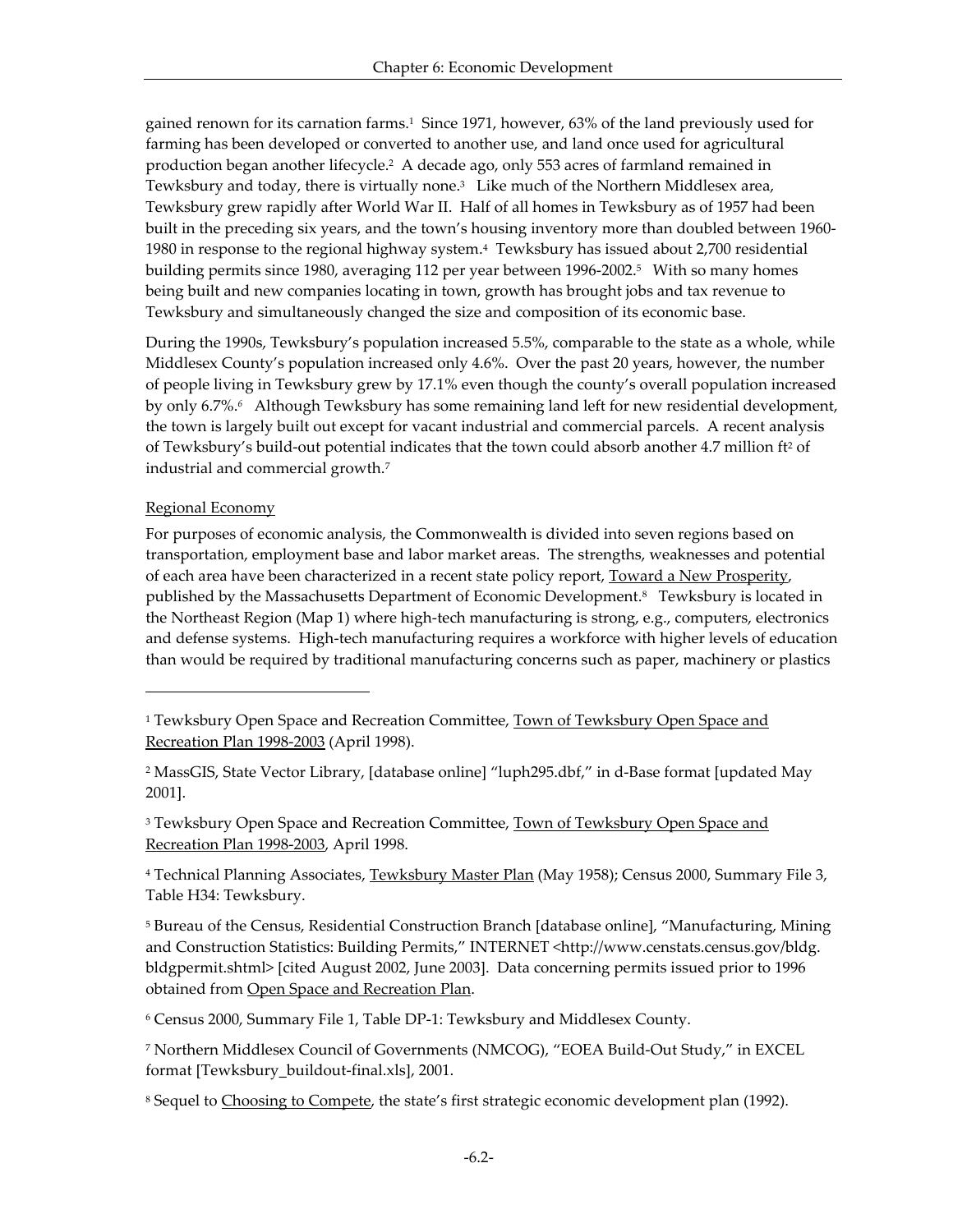producers, so it is not surprising to find that people in Tewksbury's region are relatively welleducated. A testament to the area's manufacturing-based economy is the high percentage of people employed in the industry, 20.8%, well above the statewide average of 13.4%.<sup>9</sup> Tewksbury surpasses the region, for 24.5% of its labor force works in manufacturing.<sup>10</sup>

Neighboring Lowell is historically responsible for bringing manufacturing jobs into the Northern Middlesex area. When the textile industry began to decline and better mobility to other areas of the region and state became a reality, the towns surrounding Lowell began to suburbanize. Between 1960-1970, the population of Tewksbury and other towns nearby increased 30%. During the past 20 years, high-tech manufacturing has made a name for itself in Northern Middlesex, a previously untapped market. Due the success of various firms, today the territory maintains its reputation for supporting a profitable high-tech industry.

## Labor Force and Employment

The labor force in Tewksbury includes 17,891 people, 17,490 of whom were employed during 2000. Tewksbury's unemployment rate in 2000 was 1.6%, which is below both the Northern Middlesex Region (2.5%) and the Commonwealth as a whole  $(2.6\%)$ .<sup>11</sup> In 2001, the unemployment rate (2.2%)

still remained below the state average (3.7%) despite a slight increase (Figure 1). Last year, 2002, when the economy began to weaken, Tewksbury's unemployment rate rose to 4.4% while unemployment statewide increased to 5.5%.

The labor force in Tewksbury is somewhat less well educated than workers in municipalities throughout Middlesex County and the Commonwealth. In Tewksbury, 34% of the adult population has an associates degree or higher, a 6% increase from 1990.12 In contrast, 40% of persons in the labor force statewide and throughout



Middlesex County also have an associates degree or higher. The gap is more pronounced among persons with a four-year college degree or graduate school education. County and statewide, the

<sup>11</sup> DET, 2000

<sup>&</sup>lt;sup>9</sup> Massachusetts Department of Economic Development, <u>Toward a New Prosperity</u>, 2002

<sup>&</sup>lt;sup>10</sup> Massachusetts Department of Employment and Training (DET), LAUS [database online], INTERNET at <http://www.state.ma.us/detma/> [data cited and compiled by J. A. Barrett, August 2001].

<sup>12</sup> Census 2000, Summary File 3, Table DP-2: Tewksbury.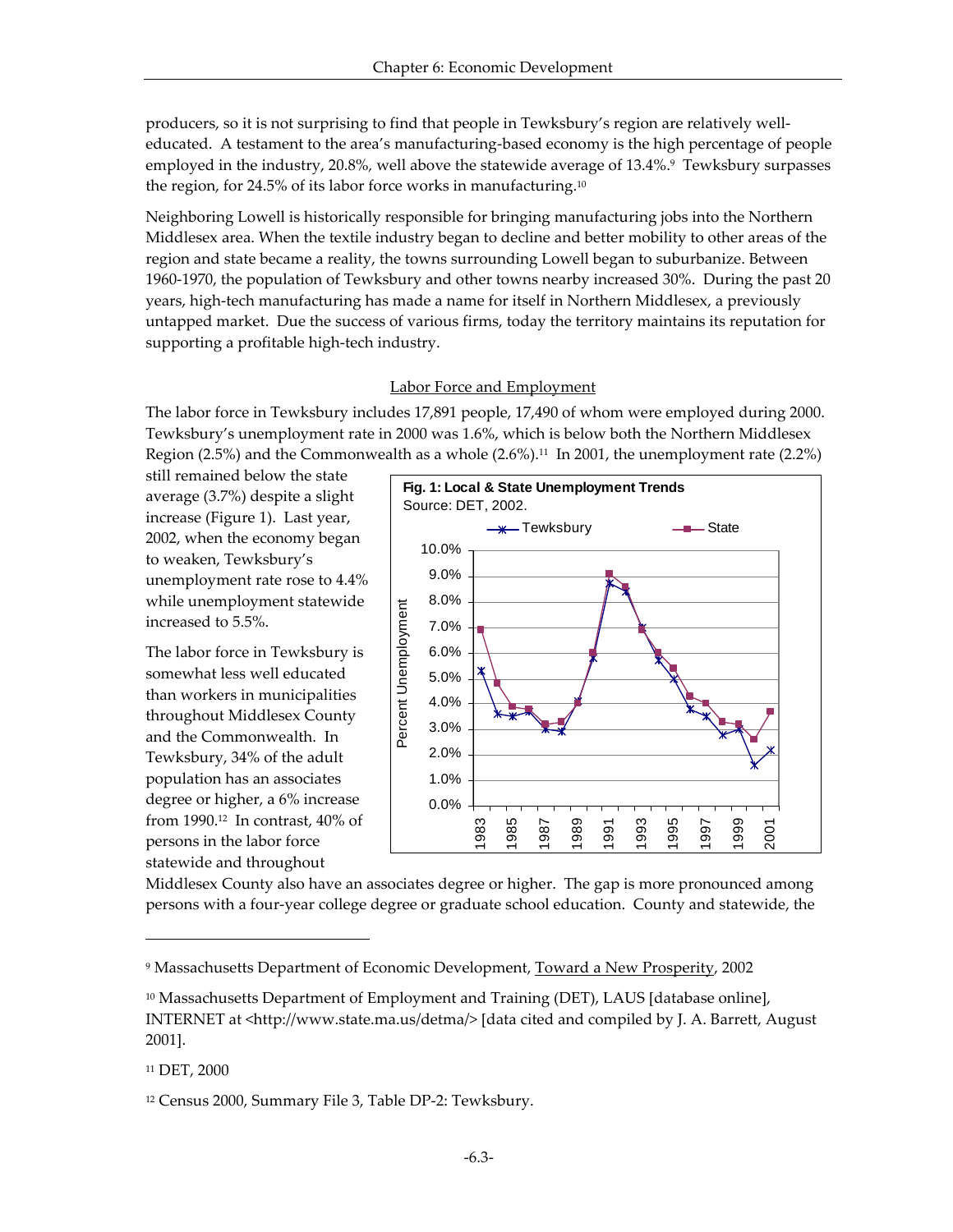percentage of people with an undergraduate or graduate degree is 43.6% and 33.2% respectively, while in Tewksbury it is significantly lower, 25.2%. Though Tewksbury residents as a whole have not attained the same level of education as residents elsewhere in the state, the increase that has occurred since 1990 is most likely a factor in the earnings growth that can be seen in household income statistics, especially among younger households.

Despite the historic importance of manufacturing in Lowell, Tewksbury and other towns nearby, more local residents work in professional service (23%) and educational and health service industries (37%) than in manufacturing  $(17\%)$ .<sup>13</sup> In addition, more Tewksbury residents commute to non-local jobs than those who work locally. About 68% of the town's labor force commutes at least 30 minutes to work each day, traveling to locations outside the Lowell Metropolitan Statistical Area (Lowell PMSA), which includes Tewksbury.14 Since 1990, the number of people who drive alone to work and do not carpool has increased 3% to almost 88%. The number of people who work at home in Tewksbury has also increased, from 1.8% to 2.4%. <sup>15</sup> Throughout Massachusetts, 74% of employed commuters drive alone to work and 3.1% work at home.

#### Local Employment Base

According to the Northern Middlesex Council of Governments (NMCOG), Tewksbury's major employers include Raytheon, DeMoulas Supermarkets, Wal-Mart, Megatech Corporation and Home Depot.16 In the past 20 years, three industries – services, manufacturing and trade – have supplied 75-80% of total employment in Tewksbury, such that no single industry had a monopoly on jobs, as shown in Fig. 2. Employment in all sectors increased significantly between 1990-1999, especially when compared to the Northern Middlesex area and the state as a

l



whole. Three sectors absorbed the highest rates of employment growth during the mid-1990s: services, wholesale and retail trade, and government.<sup>17</sup> Nine hundred more people work in service

<sup>13</sup> Census 2000, Summary File 3, Table P49: Tewksbury.

<sup>14</sup> Census 2000, Summary File 3, Table P-26: Tewksbury, Lowell PMSA.

<sup>15</sup> Census 2000, Summary File 3, Table DP-3: Tewksbury.

<sup>16</sup> Northern Middlesex Council of Governments "Northern Middlesex Area Largest Employers 2002," available at <www.nmcog.org/economic.htm>, INTERNET [accessed 31 October 2002].

<sup>&</sup>lt;sup>17</sup> Town of Tewksbury, Bond Anticipation Note, May 2002. The increase in government employment reported by DET, which is the source relied upon in Tewksbury's most recent bond prospectus, may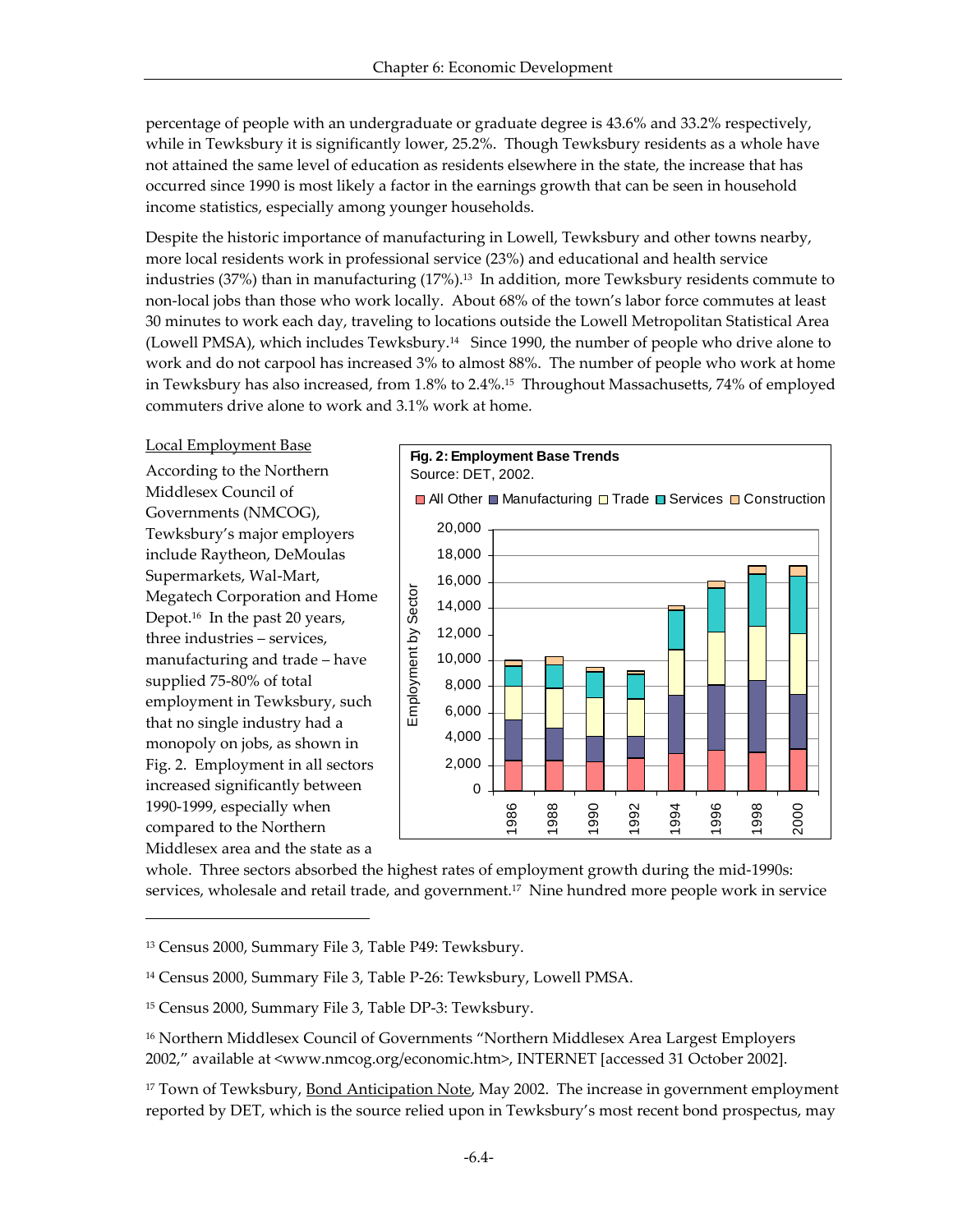industry jobs than was the case in 1996, and during the past decade there has been a 53% increase in overall services employment. Some service jobs pay comparatively low wages, but the wages vary tremendously depending on an employee's occupation and the nature of the service itself.

While manufacturing employment increased 60% in Tewksbury between 1990-1999, higher than the growth rate for Middlesex County and the Commonwealth (22%), it declined sharply in 2000-2001.<sup>18</sup> Tewksbury appears to be following long-term regional and statewide trends that show a continual decline in traditional manufacturing jobs as high-tech, business and personal services, health care, and wholesale and retail trade gain increasingly large shares of local and regional employment. Overall, manufacturing is expected to remain important to the Northern Middlesex economic base and it presently provides about one-fourth of all jobs in the area.19 Historically, it has supplied a foundation for "spin-off" business development, i.e., when companies contract out for services such as catering and cleaning, thereby helping to expand and diversify both the local and regional economy.<sup>20</sup> As other industries absorb a larger share of the Northern Middlesex economic base, spin-off opportunities will continue to change.

Wages paid by manufacturing and high-tech industries are usually high in relation to other sectors. For all employers in Tewksbury, the average annual wage increased from \$24,837 to \$46,754 during the 1990s, and manufacturing undeniably played a role in the strength of local wage growth. In 1999, Tewksbury's statewide rank for average annual wage was 28 out of 351 cities and towns. Though high-wage employers operate in Tewksbury, the number of local residents who hold a job with one of these firms is difficult to discern. Pay scales, the size of the employment base and the fit between local jobs and labor force characteristics collectively determine whether a town's economy provides direct employment benefits to its population. Fifteen years ago, the size of Tewksbury's employment base exceeded the size of its labor force but today, the number of jobs compared to persons in the labor force has fallen to .88 (Fig. 3).

## Household Income

l

During the same decade that local wages in Tewksbury increased by 90%, households with incomes between \$25,000-\$75,000 decreased by 70%. Similarly, households with incomes over \$75,000 and over \$150,000 increased dramatically, which is consistent with county and statewide trends. On the lower end of the spectrum, however, households with incomes between \$10,000-\$15,000 increased

over-represent actual government job growth in Tewksbury. As of 1997, DET changed its methodology for reporting state government employment by allocating jobs to their actual geographic location rather than to the location of the employer agency. As a result, government jobs previously reported as "Boston" declined while government jobs in many communities across the state seemingly increased. Communities with a large state agency or facility, such as Tewksbury Hospital, were affected by this change more than other communities.

<sup>18</sup> Ibid; see also, Massachusetts Division of Employment and Training (DET), ES-202 Series, Tewksbury, "Employment 1985-2001," [database online], INTERNET at <http://www.detma.org/> [accessed June 2003].

<sup>19</sup> NMCOG, "Introduction to the Northern Middlesex Region," INTERNET at <http://www.nmcog.org/regional.htm> [accessed 5 November 2002].

 $20$  See Massachusetts Department of Economic Development, Toward a New Prosperity (2002) and DET, SDA Long-Term Job Outlook Through 2008," (Rev. 2003).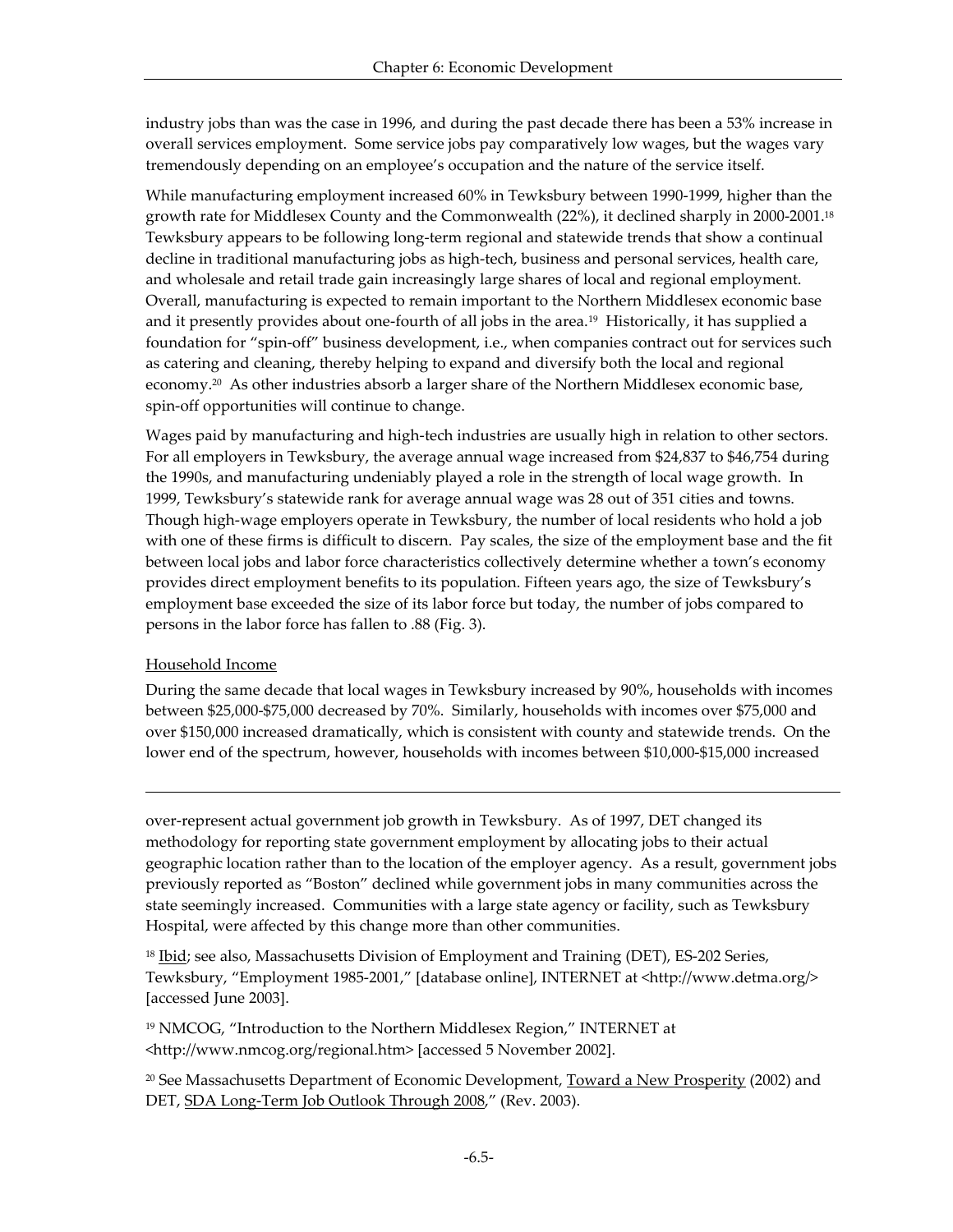by 26% in Tewksbury and as did the number of households with incomes between \$15,000-\$24,000, or 41%. County and statewide, households with incomes in these ranges decreased. Tewksbury has a higher proportion of lower-income households than many parts of the state, though to some extent its lowerincome profile may correlate with elderly population growth (see also, Population and Housing).<sup>21</sup>

## Housing and Economic Development

Between 1994-2001, the number of homes and condominiums sold in Tewksbury remained above 600 per year.22 The average selling price for a single-family home has increased \$120,000 since the late 1980s and the



median price of a condominium, just over \$81,000.<sup>23</sup> Virtually all of the growth in housing prices in Tewksbury has occurred since 1995, however, because both single-family home and condominium prices dropped significantly during the recession of the early 1990s and did not recover to prerecession levels until mid-decade. Like most communities in Eastern Massachusetts, Tewksbury is beginning to see a gap between the affordability of its housing stock and the wages paid by local employers. Residents who moved to Tewksbury in 1997 paid a median purchase price of \$165,000 for their home, yet by 2002, new residents moving into the community paid a median purchase price of \$289,900. Generally, the increase in building permits and home sales locally is a reflection of suburban trends across the country.

## Tax Structure

As a percent of total assessed valuation, commercial and industrial assessments in Tewksbury declined between 1990-1999, from 27.6% to 23.9%, while residential assessments increased.<sup>24</sup> The same trend occurred throughout the Commonwealth, for commercial and industrial assessments recovered slowly compared to residential assessments after the recession of the early 1990s. In Tewksbury, commercial values did not recover to pre-recession levels until Fiscal Year (FY) 2001, the town's last three-year re-valuation, though industrial assessment recovery could be seen as early as 1997. Owing to the strength of Tewksbury's housing market and the amount of residential

<sup>23</sup> Ibid*.*

<sup>21</sup> DET, 2000.

<sup>22</sup> Banker & Tradesman "Free Market Statistics," [online database], Boston, Massachusetts, available at http://www.thewarrengroup.com/html, INTERNET [accessed July 2002]

 $24$  Assessed value represents the full and fair cash market value of a property, i.e., the amount for which it could be sold to a willing buyer under normal sale conditions.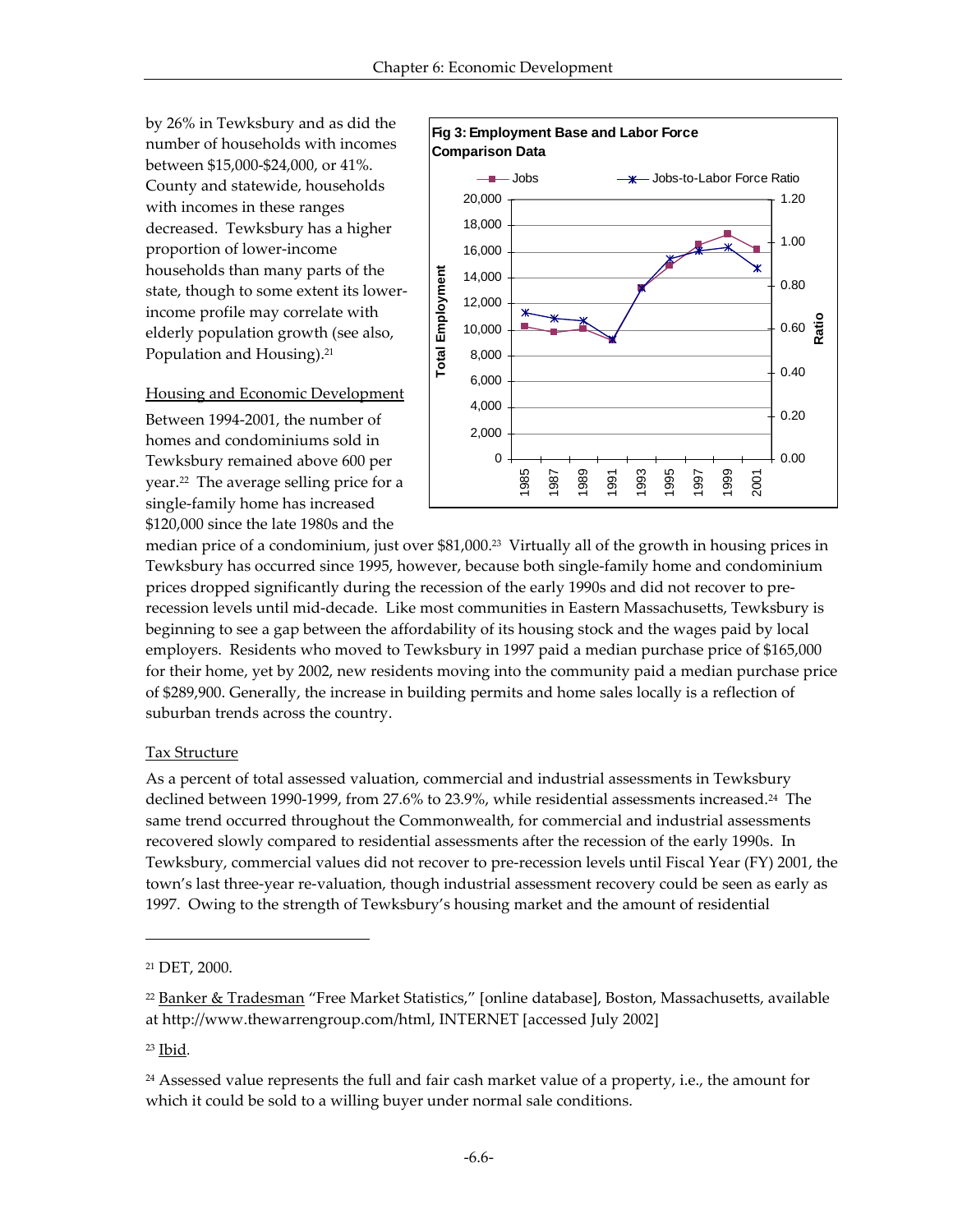development that took place during the 1990s, residential property values constitute 76.7% of the town's total assessed valuation today, up considerably from 73.5% in 1989. Not surprisingly, the average single-family tax bill increased by 62% during the 1990s and by another 12.4% since 2000. Compared to the other Massachusetts communities, Tewksbury homeowners paid the state's 149<sup>th</sup> highest average tax bill during FY 2003 and the assessed value of their homes, \$214,482, ranked 136.<sup>25</sup>

In FY 2002, Tewksbury's ten largest taxpayers included Raytheon, DeMoulas Supermarkets, New England Power Company, 495 Network Center, BCIA 1925 Andover Street, Highwood Holdings, Ames Pond LLC, Colonial Gas/Lowell Gas, Archstone Communities, and Massachusetts Electric.<sup>26</sup> These concerns provide a range of services including public utilities, electronics, groceries, office and apartment buildings. The largest taxpayer, Raytheon, paid 2.35% of the total tax levy in 2002.*<sup>27</sup>*

# **Planning, Zoning and Infrastructure**

## Previous Master Plans

The location of commercial and industrial land uses in Tewksbury, and to some extent the composition of its economic base, can be traced to goals and policies articulated in the town's earlier master plans, which were prepared for the Planning Board in 1958 and 1973. When the first plan was completed, Tewksbury had very little industrial land and only one large manufacturing employer, Raytheon. A small aviation facility had opened in the early 1950s, and pockets of business activity had formed along Route 38, mainly small retail and personal service establishments and a drive-in theatre. Commercial greenhouses operated throughout the central, west and north sections of town, providing employment to about 100 people. The highways that became I-93 and I-495 had been anticipated for several years, and in light of Tewksbury's 400% increase in municipal and school service costs since the late 1940s, local officials decided that the town should seek additional industrial development.<sup>28</sup> As a result of the 1958 master plan, Tewksbury re-zoned large amounts of land along East Street and adjacent to what was then the proposed I-495 right of way. A planned connector road that would serve the town's new industrial areas and residential neighborhoods between I-93 and I-495, parallel to the railroad bed, was never built.

The Comprehensive Plan, Tewksbury's second master plan, was completed in 1973. It promoted several goals for the town's future, including two economic development goals that appear to have guided some of the town's policy decisions over the past 30 years:

- ü Encourage varied social and economic opportunities for residents of the Town; and
- Retain and expand Tewksbury's share of its regional economic activity.

l

<sup>25</sup> Massachusetts Department of Revenue (DOR), Municipal Data Bank [online database], "Average Single-Family Tax Bills," series, FY88-03. FY03 rankings are based on partial data available as of January 2003, including 279 of the 340 communities for which average single-family bill statistics are calculated each year.

<sup>26</sup> Bond Anticipation Notes, May 2002.

<sup>27</sup> Ibid*.*

<sup>28</sup> Master Plan (1958), 5-7, 15.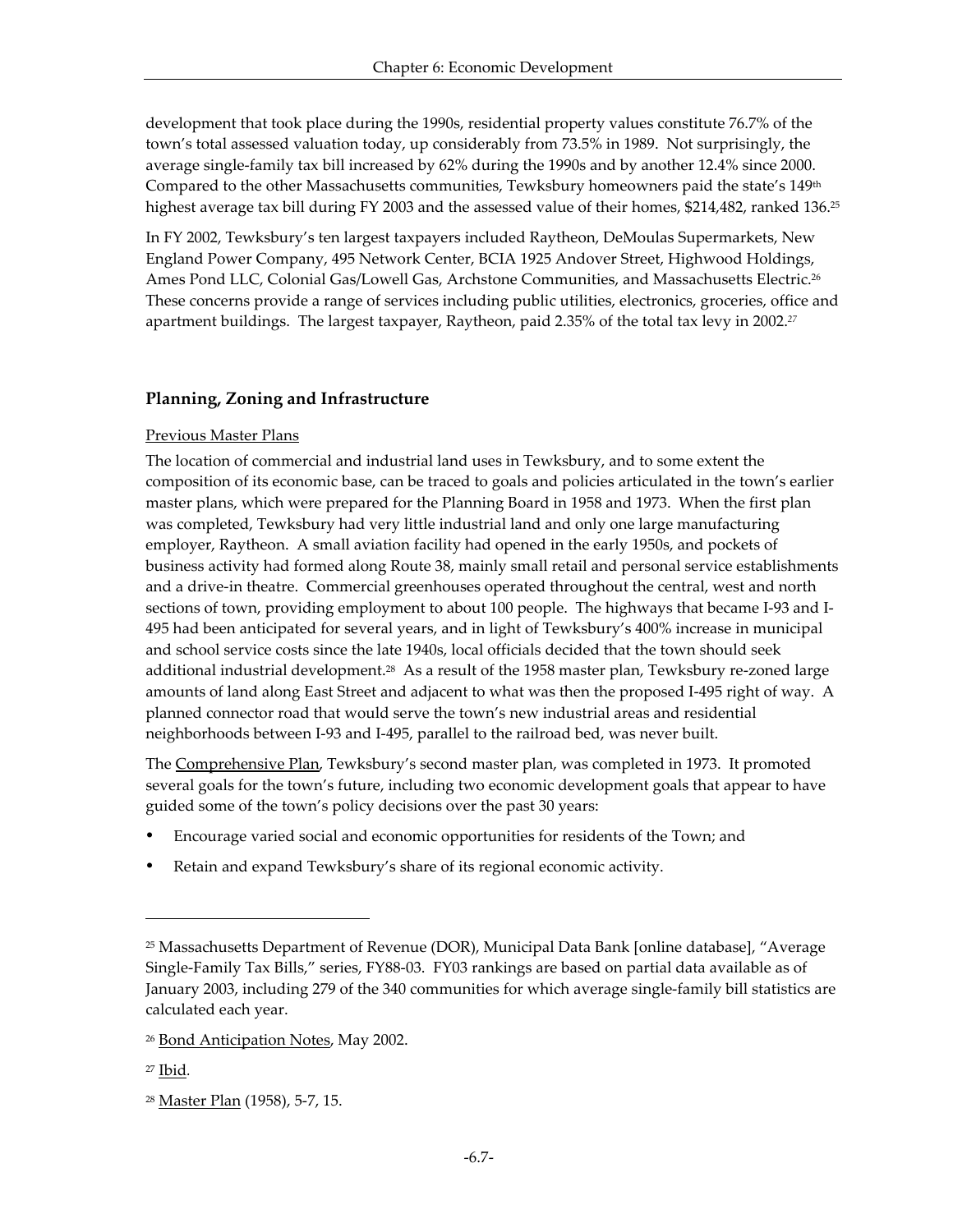These goals were set to ensure that residents would have equal opportunities for employment, housing, public services and education. The **Comprehensive Plan's economic development** objectives were to increase job opportunities within the town, and to encourage industrial development in specific industrial districts and corridors, providing necessary public facilities and access.29 Much like its predecessor, the 1973 plan called for an industrial connector road to alleviate traffic on Route 38 and local streets as Tewksbury's industrial zones continued to build out, but it never materialized. In fact, many of the commercial and industrial development issues that Tewksbury contends with today were evident in 1973, along with their associated land use and traffic conflicts.

#### Zoning

-

Tewksbury's Commercial District extends along Route 38, which runs northwesterly from the Wilmington line to Lowell and intersects I-495. Route 38 is a two-lane state road that consists of numerous strip malls, "big box" businesses, homes, municipal services and small, locally owned stores. The amount of land zoned for commercial uses in Tewksbury is approximately 477 acres.<sup>30</sup> In the Commercial District, 190 acres (40%) are actually being used for business purposes and the rest of the land is in residential, forest, wetland and some industrial uses (see Table 1). Almost 30% of the Commercial District's land is used for single-family homes or apartments and over 12% is forested. Between 1971-1999, 125 acres of commercial development were added to pre-existing business base in Tewksbury, $31$  or a 40% increase.

| Description  | Acres | <b>Percent Description</b>       | Acres | Percent |
|--------------|-------|----------------------------------|-------|---------|
| Cropland     | 0.1   | 0.0 Industrial                   | 28.5  | 6.0     |
| Forest       | 58.1  | 12.2 Transportation              | 13.3  | 2.8     |
| Wetland      | 19.8  | 4.1 Power Lines                  | 8.2   | 1.7     |
| Open land    | 10.2  | 2.1 Recreation                   | 0.1   | 0.0     |
| Multi-family | 6.5   | 1.4 Urban-Public (Institutional) | 11.1  | 2.3     |
| Residential  | 129.9 | 22.9 Cemeteries                  | 2.2   | 0.5     |
| Commercial   | 189.6 | 39.7                             |       |         |
|              |       | Total                            | 477.6 |         |

#### **Table 1: Commercial District Land Use (1999)**

Source: MassGIS [library on-line], "lus295.dbf." Calculations by author.

<sup>29</sup> Comprehensive Plan (1973), 11-12, 21, 54-55.

<sup>30</sup> NMCOG [by interview with John Matley], "tewk\_zone.dbf," November 2002.

<sup>31</sup> MassGIS [library online], "lus295.dbf," available at <www.state.ma.us/mgis>, INTERNET (updated January 2002; cited 4 November 2002).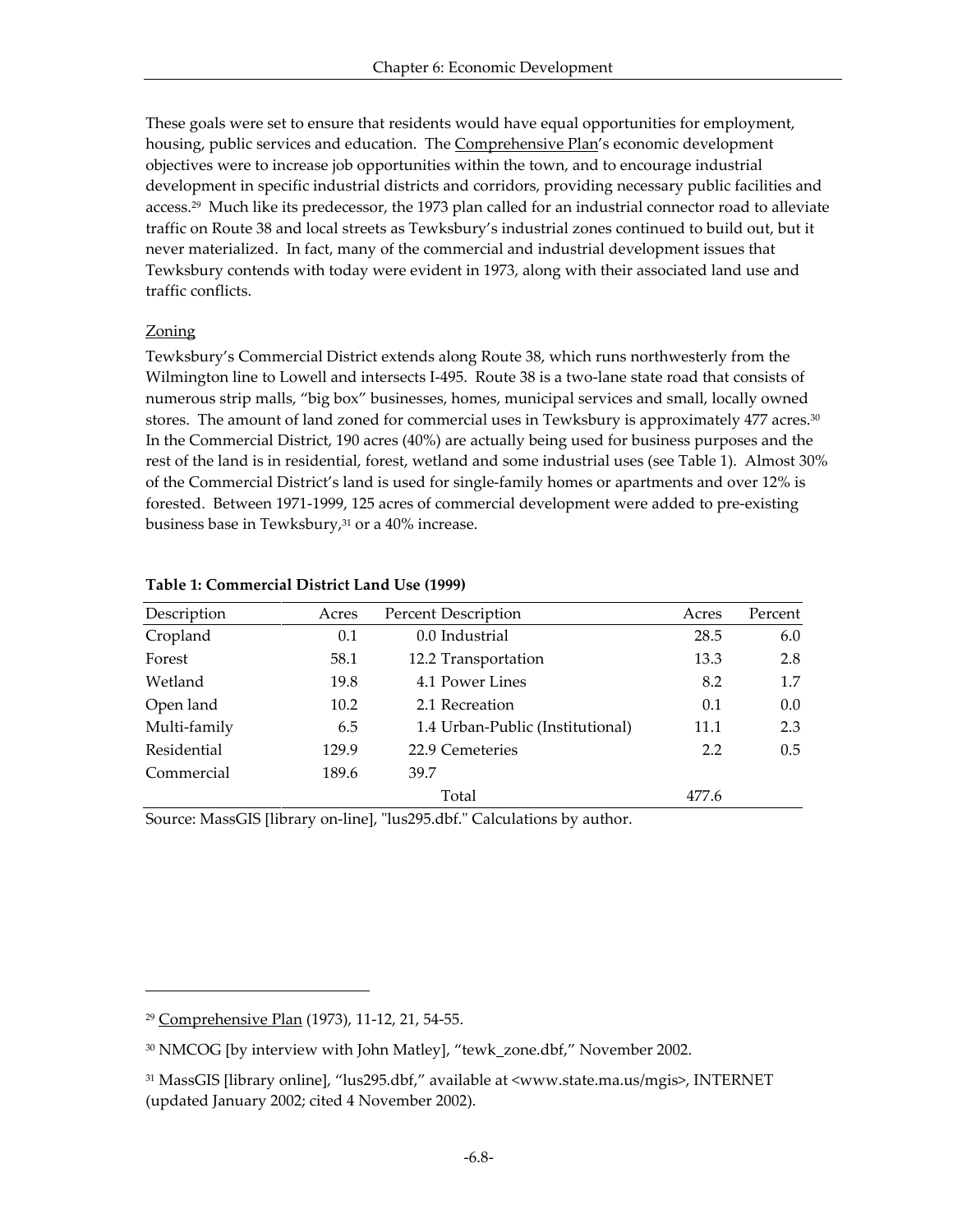Tewksbury has zoned a strikingly large amount of land for industrial development, though not all of the land is usable. The Heavy Industrial District (2,155 acres) covers about 16% of the town's land area and is located mainly along East Street, I-495 and Woburn Street.32 The amount of land actually used for industrial purposes today is about 418 acres, or 19% of the entire zone.33 Other uses in the Heavy Industrial District are forests, wetlands, housing and commercial buildings (see Table 2). In the past 30 years, industrial development has absorbed about 331 acres of land. Today, almost 62% more land is used for industry in Tewksbury than was the case in 1971.<sup>34</sup> The larger consumer of land was residential development.

Tewksbury residents are concerned about land use conflicts where development in the Heavy Industrial District abuts residential land. Tewksbury's zoning requires minimum rear and side yard setbacks of 100 feet for industrial development adjacent to homes, but setbacks are not the only issue. Uses allowed in the Heavy Industry zone vary considerably: research laboratories, equipment manufacturing facilities, electronic industry, electrical appliance assembly, welding, stone or monument works, ceramic products, manufacturing, retail and wholesale sales, farm supply warehouses, heating fuel storage, junkyards, transportation or freight terminals, truck stops, landscaping businesses and steel fabrication facilities. Not long ago, the town also allowed residential uses in the Heavy Industry district and as a result, the district contains both homes and industrial facilities. This condition, coupled with limited setbacks and industrial uses that generate considerable truck traffic, has created a very difficult situation for residents, local officials and business owners. Furthermore, soils found in the Commercial and Heavy Industrial Districts are not always appropriate for the development that has occurred over time. Two of the more sensitive soil classes, Paxton Woodbridge and Canton-Hollis-Chatfield, have severe limitations for commercial and industrial uses because of wetness, low permeability, and high water table.

| Description  | Acres | <b>Percent Description</b>           | Acres   | Percent |
|--------------|-------|--------------------------------------|---------|---------|
| Cropland     | 13.2  | 0.6% Commercial                      | 102.5   | $4.8\%$ |
| Pasture      | 11.6  | 0.5% Industrial                      | 418.8   | 19.4%   |
| Forest       | 796.0 | 36.9% Transportation                 | 107.8   | $5.0\%$ |
| Wetland      | 189.7 | 8.8% Waste disposal                  | 34.9    | $1.6\%$ |
| Open Land    | 74.6  | 3.5% Open Water                      | 63.6    | $3.0\%$ |
| Recreation   | 0.2   | 0.0% Power Lines                     | 193.0   | $9.0\%$ |
| Multi-Family | 18.2  | 0.8% Urban-Public<br>(Institutional) | 1.6     | $0.1\%$ |
| Residential  | 104.3 | 0.0% Transportation Facility         | 25.5    | $1.2\%$ |
|              |       | Total                                | 2,155.4 | 1.0     |

## **Table 2: Heavy Industry District Land Use (1999)**

Source: MassGIS [library on-line], "lus295.dbf." Calculations by author.

<sup>32</sup> Open Space and Recreation Plan*,* (April 1998).

<sup>33</sup> MassGIS [library on-line], "lus295.dbf," available at <www.state.ma.us/mgis>, INTERNET (updated January 2002; cited 4 November 2002).

<sup>34</sup> Ibid*.*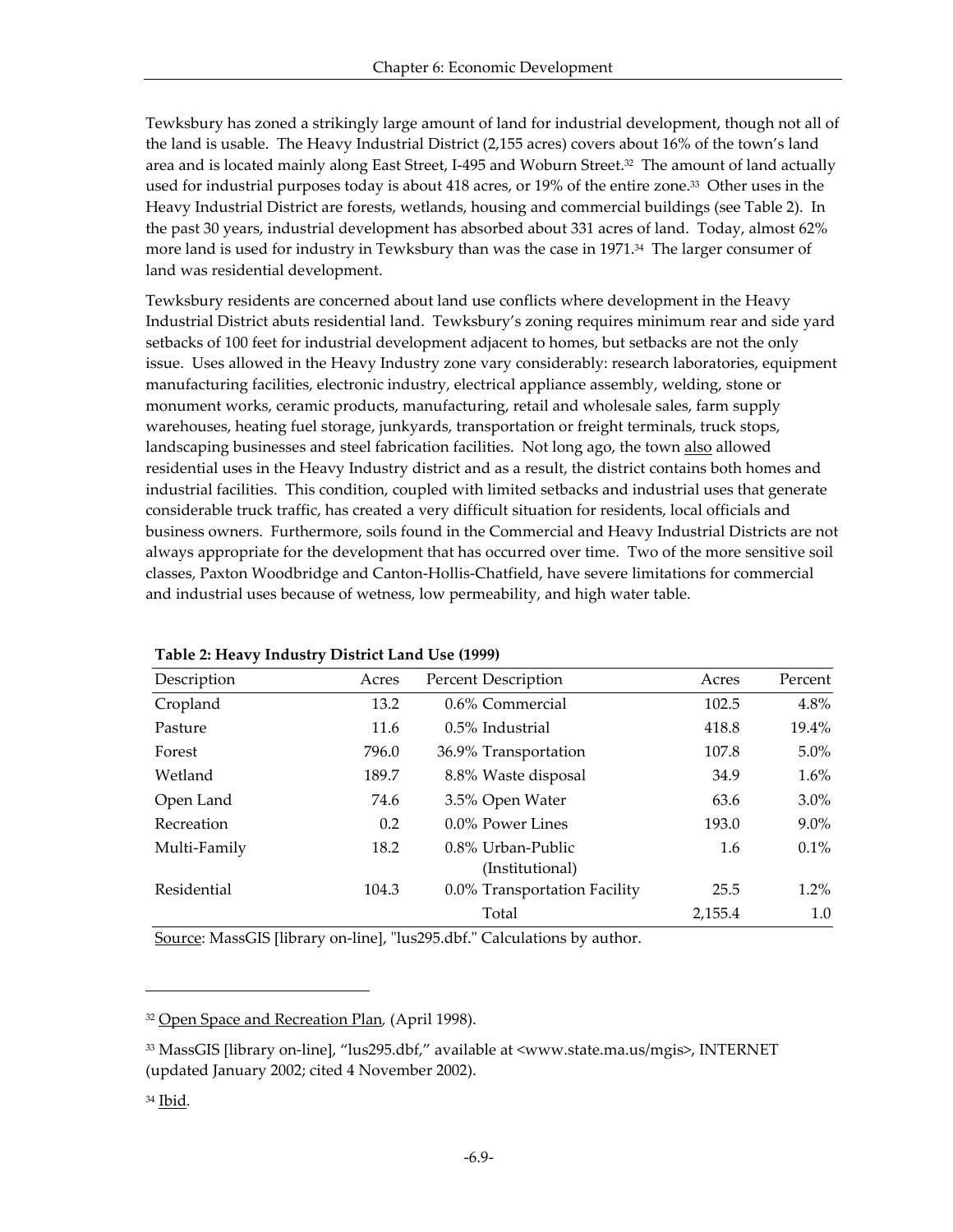## Town Center

The most important physical feature of a downtown or central business district is its attractiveness to pedestrians. A pedestrian-oriented area is walkable, with appropriate safety features such as crosswalks and signals, and it provides a mix of interesting, accessible businesses and services that would be attractive and convenient to someone walking (or driving) by. Other characteristics of a traditional downtown include on-street parking, attractive street lighting, trash receptacles, benches, street plantings, narrow roadways, window displays that cater to pedestrians, mixed-use buildings, sidewalks and bus stops. Accordingly, some uses are clearly inappropriate because they cater mainly to vehicular traffic: drive-in restaurants, auto service businesses, warehouses and used car lots.35 The shape of Tewksbury's Commercial District is not conducive to a traditional town center or downtown because it runs the entire length of the community, with broadly distributed commercial activity that attracts vehicular, not pedestrian, traffic.

Finding an identifiable "sense of place" in Tewksbury is very difficult. In order to go from one place of business to another, patrons must drive. Tewksbury's Commercial District functions as a classic strip commercial zone, with gas stations, shopping centers and "big box" stores located on both sides of the corridor. Many communities locate these types of uses close to highway access points and guide interior commercial development toward a more condensed downtown area or recognizable center.

Tewksbury has elements of a town center, for midway along Route 38 at the corner of North, Pleasant and Main Streets, the Town Hall, Fire Station, Town Green, Police Station and several churches make up a picturesque and appealing part of town. The right buildings are in the right place for a traditional downtown.



Tewksbury Town Hall and Town Common (2002).

Unfortunately, the Commercial District's physical form and the established pattern of commercial development along Route 38 work against a functional town center, although the ingredients exist to create one.

## Roadways

-

Two major regional highways pass through Tewksbury's boundaries: Interstates 495 and 93. I-495 provides two exits into Tewksbury, one in the northwest section near Ames Pond and the Ames Pond Industrial Park and the second at Route 38. While I-93 passes through the town's eastern boundary, it does not provide direct access to Tewksbury. Potential exit ramp construction in the future might enhance Tewksbury's marketable features by attracting distributors and industries that value close highway access. Two state-numbered routes also cross through Tewksbury, including Route 38, "Main Street," and Andover Street, Route 133. Traffic along Route 38 tends to

<sup>35</sup> Daniels, Keller, Lapping, The Small Town Planning Handbook*.*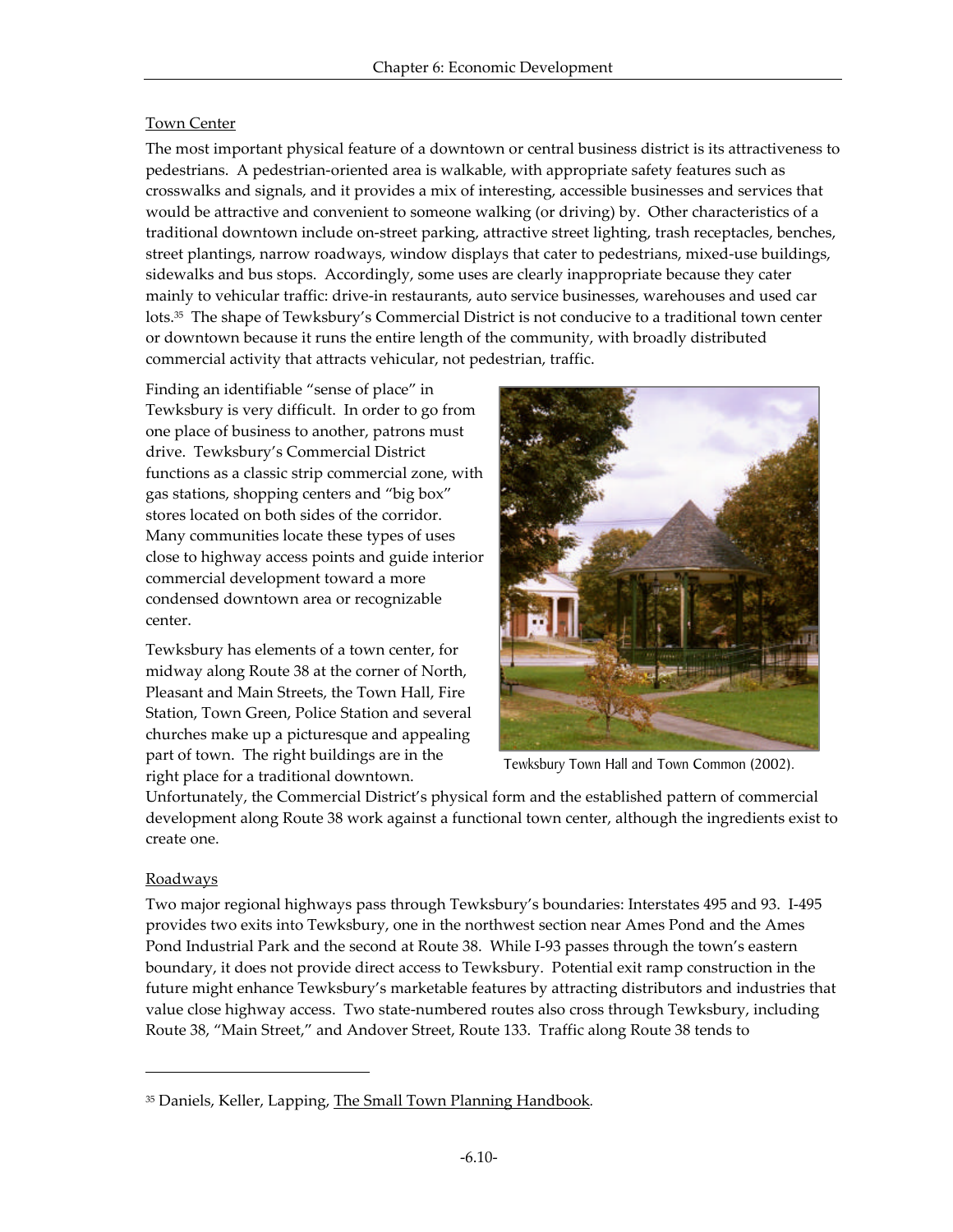"bottleneck," meaning traffic is delayed when drivers make left turns. Naturally, traffic on Route 38 is generated both locally and regionally, in part because it serves cut-through traffic between I-495 and I-93 and also because Route 38 provides important intra-regional connections with Route 129 in Wilmington and Route 110 in Lowell.

## Water and Sewer

The majority of Tewksbury residents (98%) are served by the public water system, which relies mainly on water withdrawn from the Merrimack River.36 Until 2003, only 35% of the town had access to sewer service. Recently, Tewksbury voters agreed to extend sewer service throughout the town. A preliminary schedule for the proposed sewer construction program was recently completed and implementation is expected to start soon. The extension of the sewer system to new areas will eliminate some natural limitations to development and create opportunities for new growth. At the same time, it creates unique planning challenges as once-undevelopable land becomes attractive to development that may or may not be consistent with the town's goals. The issue is whether Tewksbury has the organizational, regulatory and policy framework to meet these challenges.

# **Master Plan Goals**

-

In 2002, the Master Plan Committee sponsored two public visioning forums to engage citizens in exploring ideas and identifying goals for the new Master Plan. The sessions attracted a variety of residents and local officials who offered their own ideas and viewpoints about the town's needs, goals and opportunities for the future. Of the priorities that participants expressed, several relate to Economic Development, including:

- Promote a mixed-use village center of traditional design in the area surrounding Town Hall;
- Promote a coordinated approach to land use on Route 38, aiming for small-scale, mixed-use development, consolidated curb cuts, and attractive landscaping, lighting and parking;
- ü Subordinate the rate and total amount of development to the capacity of Tewksbury's environmental resources;
- Improve and enhance Tewksbury's gateways;
- ü Establish and follow sustainable economic development policies to provide local employment and tax revenue, encourage a diverse economic base and direct business and industrial growth to appropriate locations, and
- Give preference to reuse and redevelopment of existing structures and infill development over new growth, assuring that reuse activities respect the architectural integrity of historic buildings.

In order for these goals to be realized, Tewksbury residents need to take a more active role in local decision-making. More important than the development of economic goals, ideas and plans will be the hard work of implementation. The Master Plan's emphasis on three issues – reuse and redevelopment of existing property, a town center, and sustainable economic development policies – can be carried out if enough people invest time, effort and knowledge in their community and a structure exists to facilitate their participation.

<sup>36</sup> Northern Middlesex Council of Governments "Town of Tewksbury," available at <www.nmcog.org/tewksbury.htm>, INTERNET [accessed 20 December, 2002].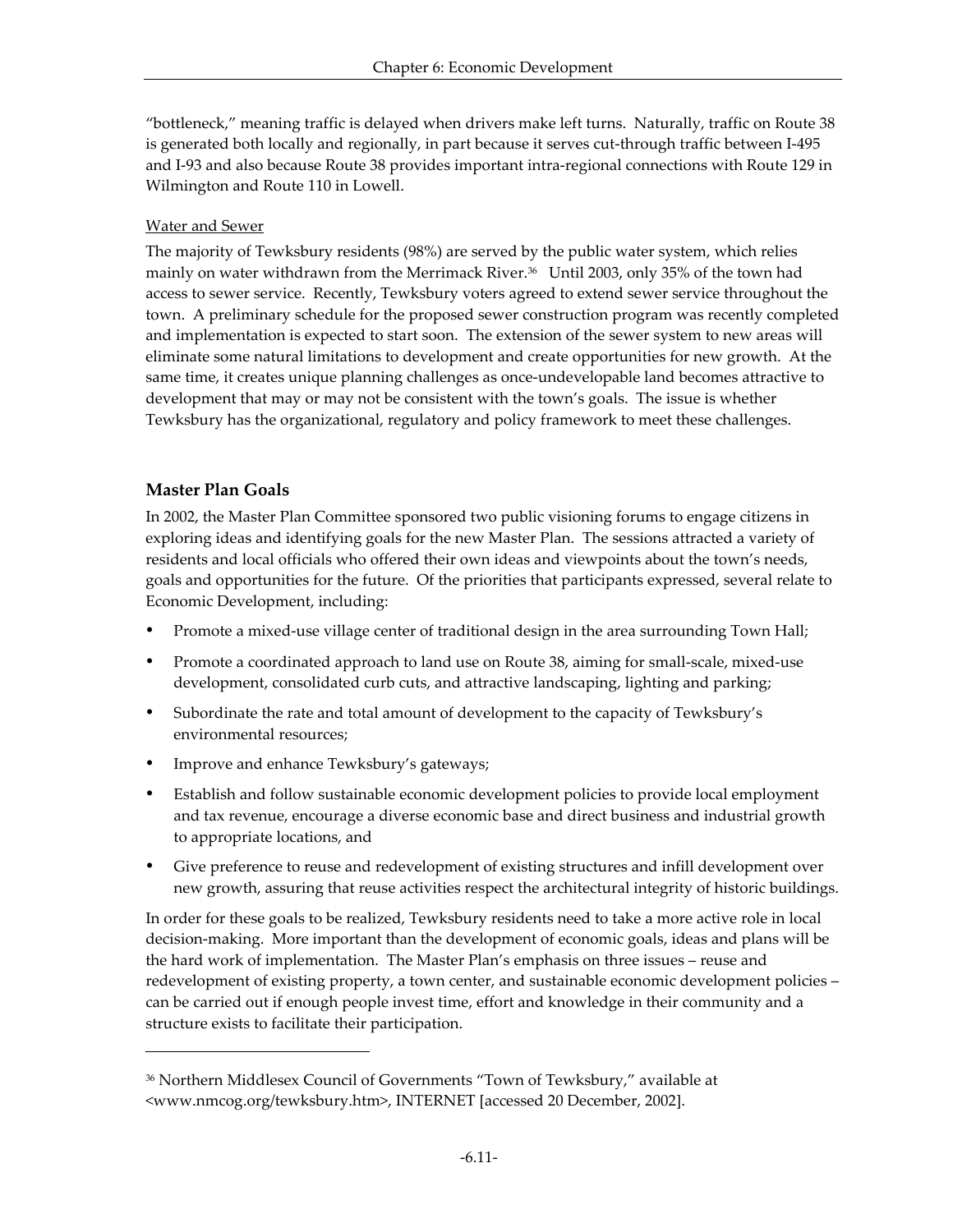# **Analysis of Needs and Planning Considerations**

A vital, adaptable, high-value economic base does not happen by accident. It requires coherent zoning policies that promote quality commercial and industrial development in the right locations, and considerable effort on the part of cities and towns. A common mistake that communities make is to "over-zone" for commercial and industrial development, that is, to zone far more land for nonresidential uses than the market can absorb. Over-zoning usually decreases the value of individual sites and over time, it attracts low-quality commercial and industrial development. However, focusing commercial and industrial development in appropriate areas usually encourages higher value uses and protects the interests of existing businesses. A second common mistake borrows from the saying, "if you build it, they will come," and paraphrased, it is this: if towns zone for business, it will come. Zoning alone does not bring business into a community and sometimes, it brings the wrong mix of businesses. Building a strong economy takes organizational resources and public investment, both of which hold more sway than regulations over the kind of development that occurs on commercially or industrially zoned land.

The present condition of the Commercial District in Tewksbury attests to all of these problems – over-zoning, insufficient capacity to manage economic development, and inconsistent or limited public investment. Similarly, the industrial-residential land use conflicts that residents have identified stem from an era when many suburban communities made "over-zoning" choices, hoping to capitalize on their proximity to new highways and out-migration from urban areas. In Tewksbury, the town not only over-zoned years ago, but also zoned land prematurely and in some locations, inappropriately. Today, the particular mix of businesses in some parts of town is incompatible with adjacent neighborhoods. Bluntly, the town has what it zoned for, yet surely local officials did not intend in the 1960s to build a community with so much haphazard, low-value development. The Master Plan emphasizes three needs that seem particularly crucial if Tewksbury is to capture its share of regional economic growth in ways that benefit businesses, residents and the town's fiscal future: increasing the value of existing built assets, developing a town center, and establishing adequate local capacity to manage economic development.

# **1. Tewksbury needs to focus on strategies to revitalize and reuse existing commercial and industrial property. The condition and appearance of established built assets directly affect the town's image and its ability to attract high-value development.**

When Tewksbury conducted its last three-year revaluation process, there were significant vacancy rates in several classes of non-residential property. According to data supplied by the assessor's office, hotel/motel, storage and mill building uses all registered vacancy rates of 20-25% while multioffice, nursing home, office, rooming house and department store uses were 8-10% vacant.  $37$ Recently, several buildings that were traditionally used for commercial or heavy industrial purposes have been subdivided and are being converted to new commercial uses, such as office buildings or office parks.38 In addition to existing structures, Tewksbury has several tracts of reusable land that have been purchased by developers who want to know what the best possible redevelopment option might be.

<sup>37</sup> Jay Kelley, Chief Assessor, "Vacancy Rates," in WORD file format (31 December 2002).

<sup>38</sup> Steve Sadwick, Director of Community Development, to Mary M. Coolidge, Community Opportunities Group, 7 January 2003.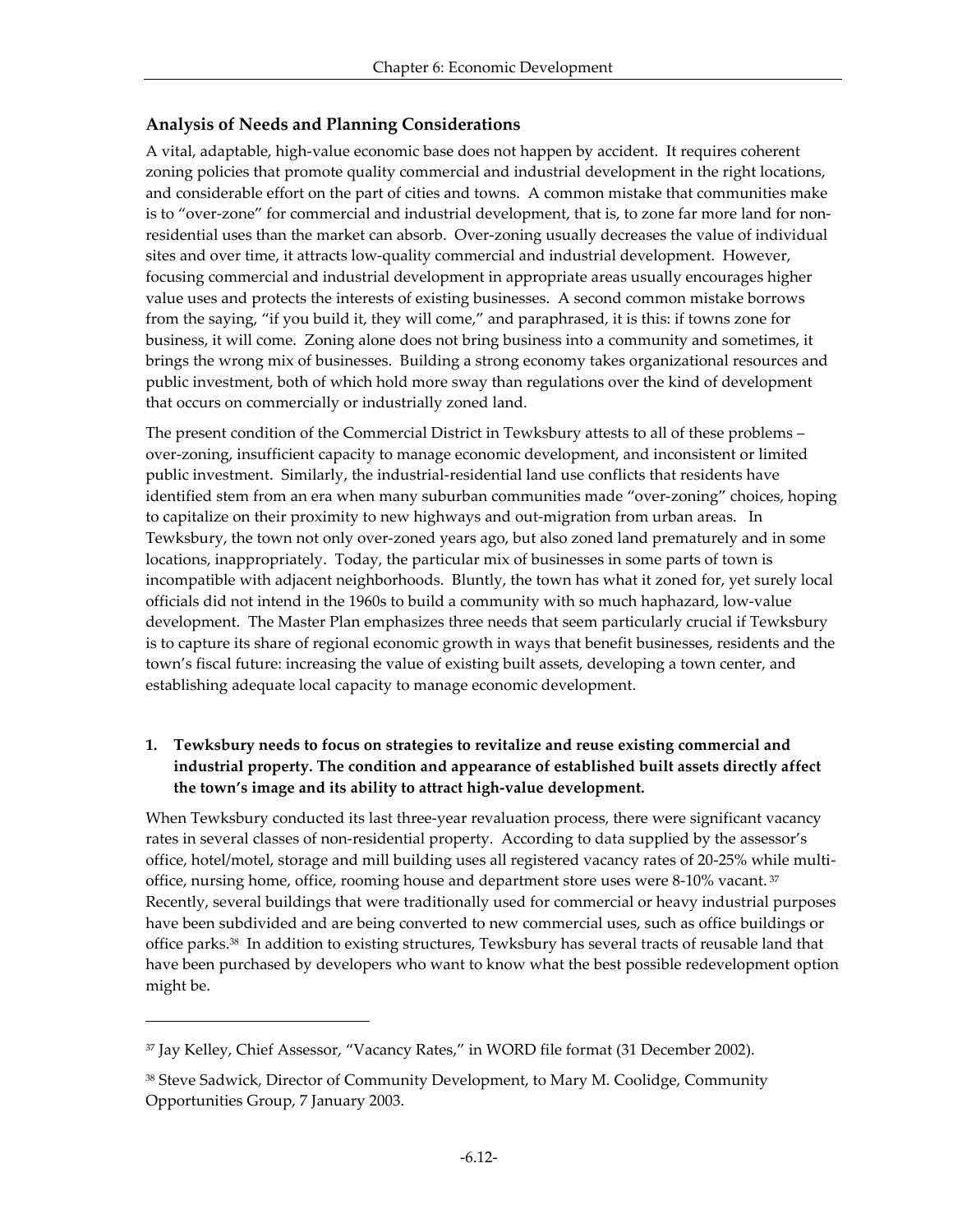Tewksbury residents say they do not oppose continued growth per se, but they object to the consequences of not carefully planning for it: traffic, noise, air pollution, and loss of recreational space. Residents want job creation and retention, yet they remain concerned about where businesses are located and will be locating in the future. Several areas in Tewksbury present potential economic opportunities. For example, the Perkins property (adjacent to Rocco's Dump) near I-93 would naturally be a good site to consider for future highway access, office-research or mixed-use development. Industrial land on Woburn Street is underutilized and holds promise for successful redevelopment. Areas that have strong potential for reuse, redevelopment and enhancement, such as Heathbrook Plaza, Oakdale, Purity Supermarket, Brooks Pharmacy, and areas that will receive sewer service in the future, should be economic development priorities for the added value they could bring to Tewksbury.

**2. Past master plans have emphasized the importance of developing a recognizable town center, yet Tewksbury has been unable to follow through. The absence of a downtown area or town center detracts from the quality of life in Tewksbury, and it is symptomatic of land use and economic weaknesses that have existed in town for many years.**

Residents say they long for a place where they can walk and shop, stop for a cup of coffee at a café, or meet friends to relax. The development that has taken place over time along Route 38, "Main Street," has produced a strip commercial district more than a town center. Participants at the Master Plan visioning meetings said that a major weakness in their town is its lack of an identifiable downtown or village center, and that commercial growth is uncontrolled. The most obvious area for town center development is where the town's key municipal buildings and services are already located. However, major changes would be required in order to transform the area into one that is visually and operationally a town center. A similar challenge was raised in Tewksbury's 1973 Comprehensive Plan.



Tewksbury has welcomed commercial and industrial development for many years. More restaurants and service businesses exist in town now than a decade ago, suggesting that Tewksbury is poised to attract businesses appropriate for a village center or downtown area if the town has an effective economic development strategy and devotes resources toward implementing it. A town center is about more than just conducting daily business activities and integrating residential uses with commercial uses. It involves civic pride, and a town center helps to create a better-connected community by becoming a destination and gathering place for residents.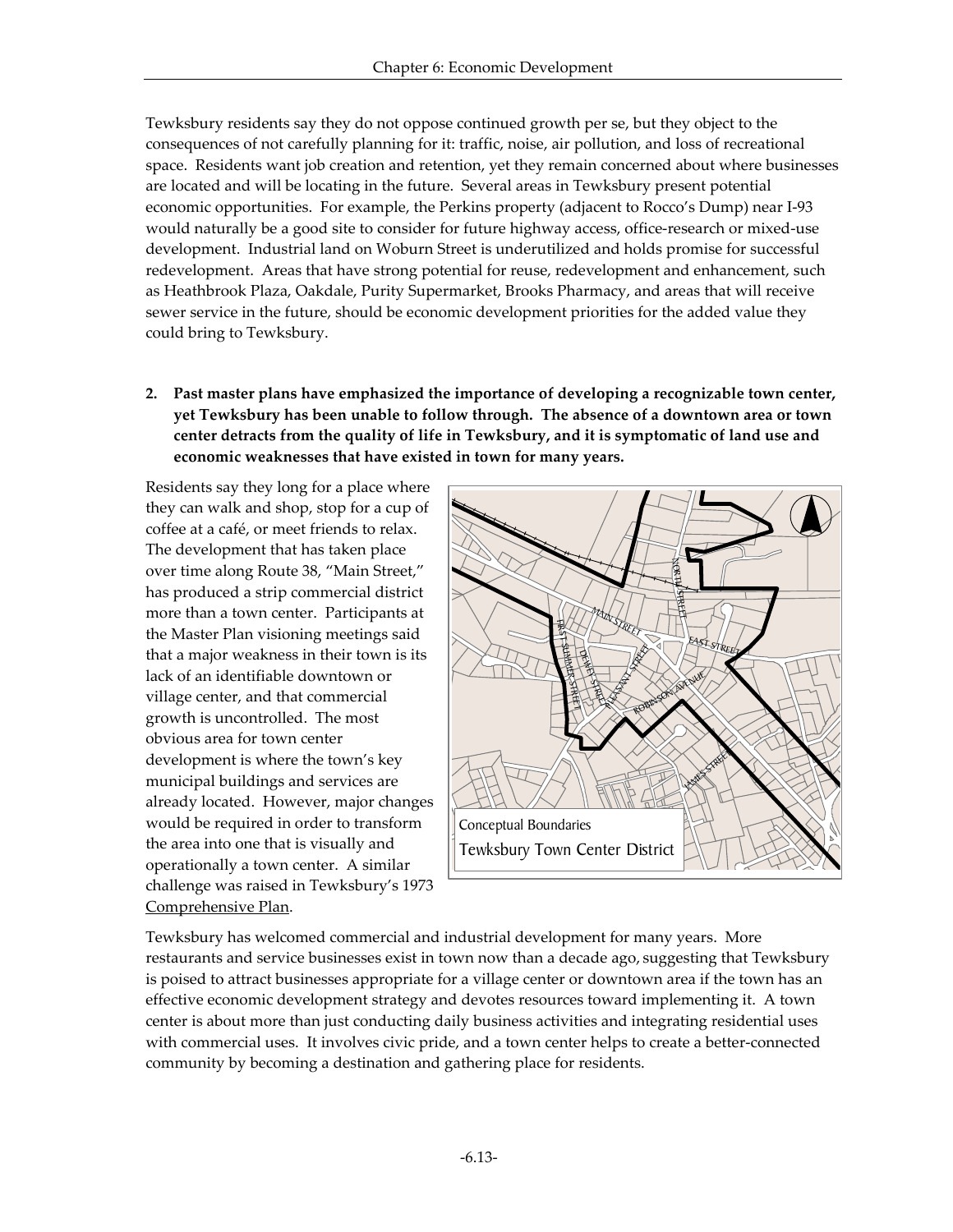**3. Tewksbury needs local capacity to manage the economic development process. Better regulations will help to improve the quality, appearance and operational features of commercial and industrial development, but zoning does not build an economic base. Communities that want a vibrant, diverse economy have to work for it by offering resources, opportunities and incentives that meet the needs of existing and prospective businesses.** 

Though Tewksbury has attracted commercial and industrial development, its economic growth seems to be investor-driven rather than community-driven. This is due in part to an uncoordinated approach to economic development, a problem that exists in many Massachusetts communities. Tewksbury does not have a strategic economic development plan, and it apparently has no policies to guide the town in terms of business retention or growth. In its present condition, Route 38 illustrates many of the problems associated with investor-driven development. Many architectural styles and business types exist along Route 38, and while a mix is appropriate, in Tewksbury's case it is visually and operationally chaotic. For example, "big box" stores, small locally owned businesses, restaurants, franchises, and auto service and repair establishments co-exist on Route 38 in a pattern punctuated by large parking lots, uncontrolled curb cuts and low-density development. Tewksbury's zoning allows a wide range of uses in the Commercial District, which is important for adaptability, but the bylaw sets few design or qualitative standards – and development has responded accordingly.

Tewksbury should have an economic development policy plan so the town can "take charge" of its own economic growth. An economic development policy plan highlights the types of businesses and industries that a community wants to emphasize through a combination of retention and recruitment initiatives. It also accounts for a town's tax base goals, the capacity of its infrastructure to absorb employment growth, and the capacity of its environmental resources to absorb new or more intensive development. In addition, it targets locations for reinvestment and new investment and articulates an organizational strategy to manage economic development. An effective strategy usually brings interested residents and local officials together in an economic development commission or council, and often it calls for partnerships with neighboring communities or regional institutions. Tewksbury has zoned a great deal of land for non-residential development, but it does not appear to have an economic vision. With an organization, a vision and a plan, Tewksbury could have a more valuable, attractive and diverse business base than it has today.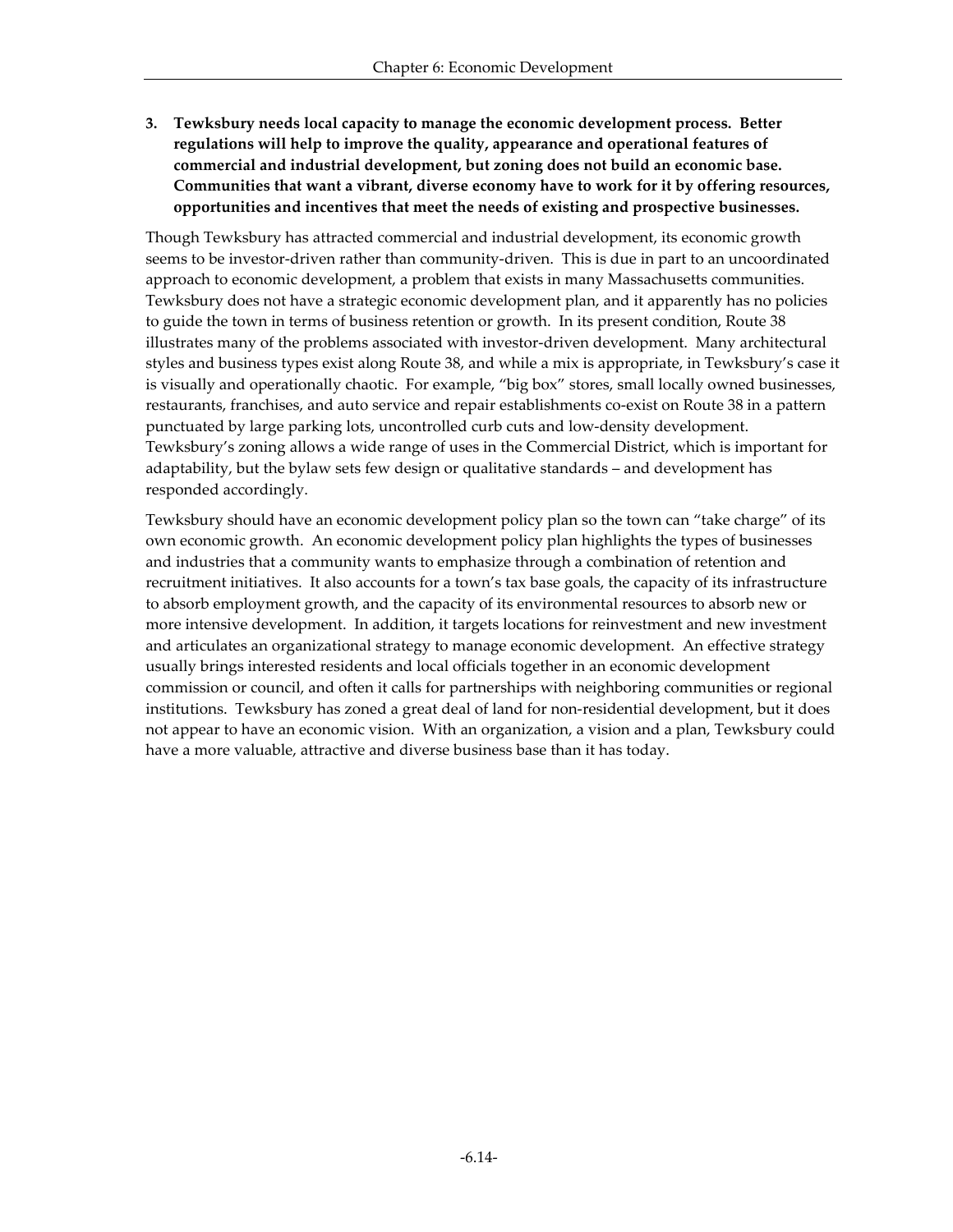# **ECONOMIC DEVELOPMENT ELEMENT**

Tewksbury's economic base has changed considerably since the early 1970s, largely in response to regional transportation improvements, outward growth of the Eastern Massachusetts economy, and the availability of industrial and commercial land in town. Today, residents are concerned about the impact of non-residential development on neighborhoods, roadways and the environment, yet they recognize that Tewksbury needs commercial and industrial tax revenue. The Master Plan recommends several economic development actions that address local capacity, the vitality of the town's economic base, the taxable value of commercial and industrial land, and the compatibility of economic growth with neighborhood life.

# **Economic Development Policies**

-

**Local capacity**. Tewksbury should have a community-based organization to assist the town with economic development policy and bring new resources into town to stabilize and strengthen the economy. Since there are several organizational models for economic development, choosing the right one requires that Tewksbury decide, first, whether local government should lead the way and second, whether the town wants to engage in real estate development. The most common models include an economic development council (EDC), an industrial development commission (IDC) or an economic development and industrial corporation (EDIC).<sup>39</sup>

- Economic development council. In Massachusetts, local economic development councils (EDC) are typically non-profit  $501(c)(3)$  organizations that advocate for business development and work in a spirit of partnership with local government. Some EDC's provide member services comparable to a chamber of commerce, but their main purpose is to deliver or act as a conduit for small business technical assistance, financial resources, marketing, promotions and business recruitment. Though an EDC usually includes local government representation on its board of directors, it is uncommon to find formal ties between a council and municipality. However, a few communities in Massachusetts have entered into contracts with a local EDC to purchase economic development capacity instead of establishing an economic development department inside town hall.
- Industrial development commission (IDC). An industrial development commission, also known as a development and industrial commission, is a city or town board appointed by the mayor, selectmen or in some communities, by the city manager or town manager. Municipalities may create an IDC by adopting the provisions of G.L. c.40, Section 8A. Not to be confused with an industrial development financing authority, which has statutory power to issue revenue bonds for industrial development, an IDC carries out economic policy functions, oversees business retention and recruitment programs, advocates for business development inside town government, provides zoning and permitting advice to prospective businesses and often comments on commercial or industrial permit applications filed with the Planning Board. An IDC usually advises a community's economic development department and may assist with

<sup>&</sup>lt;sup>39</sup> Note; in some cities and rural areas, community development corporations (CDC) also engage in economic development. Coalition for a Better Acre in Lowell is an example of a CDC that sponsors a number of economic development activities.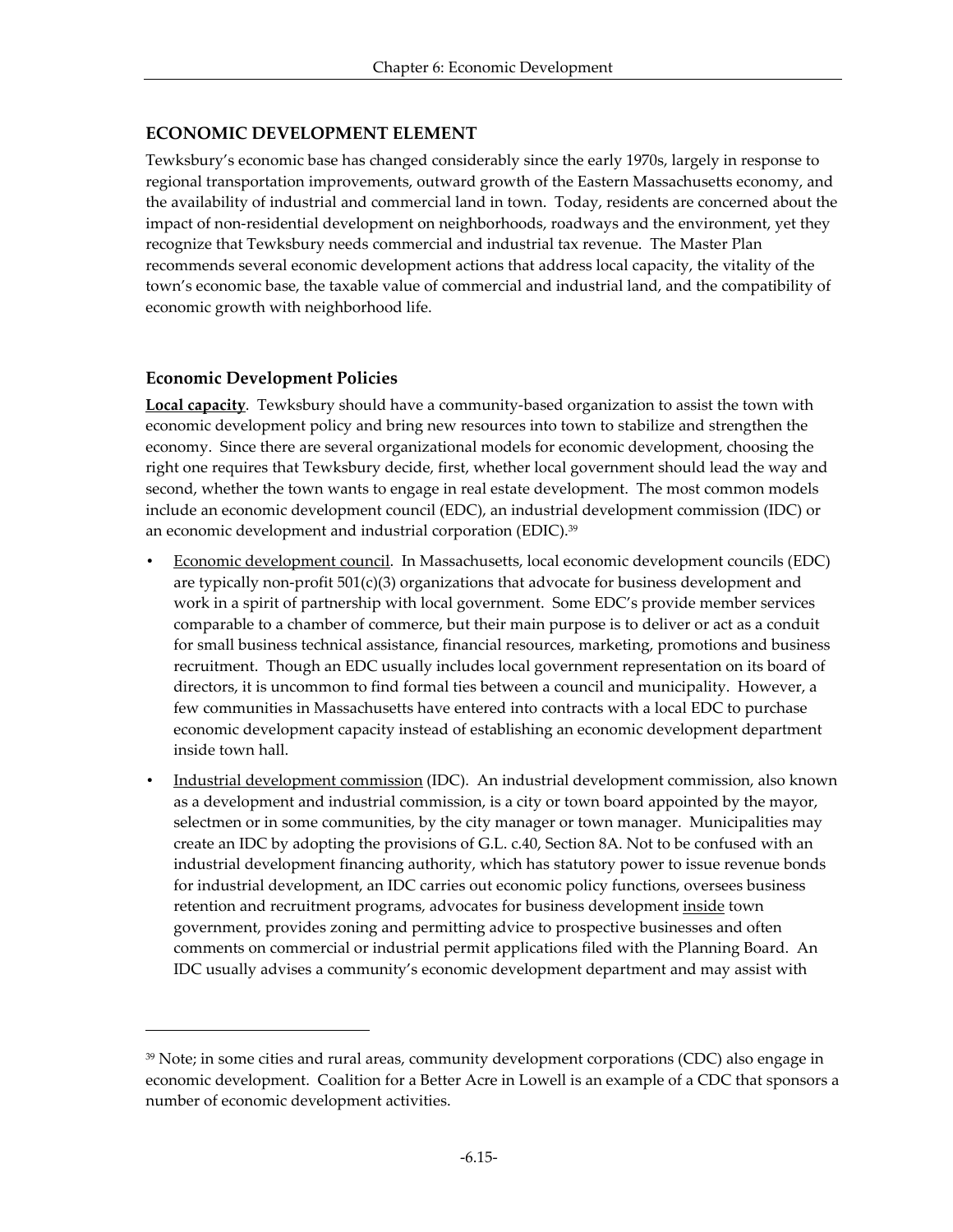special projects such as developing a marketing plan for the town. As a public body, an IDC is subject to open meeting and public records laws.

• Economic development and industrial corporation (EDIC). Massachusetts communities may form an EDIC by adopting the provisions of G.L. c.121C or obtaining a special act of the legislature. Like an industrial development commission, an EDIC is created by an affirmative act of the municipality. Unlike an industrial development commission, an EDIC is a non-profit corporation with a public charter – either a general law charter or a special act charter. Though sponsored by a city or town, an EDIC is a separate organizational and financial entity. Its main purpose is to engage in real estate development, on its own or in conjunction with other organizations, including private developers. By creating an EDIC, the sponsoring city or town may issue general obligation bonds to finance an EDIC project and it may transfer property to the EDIC without adhering to all of the procedural requirements normally imposed on public land disposition. An important difference between an EDIC and other non-profit development organizations is that its activities must be consistent with a locally approved economic development plan. Some communities also control EDIC activity by requiring prior approval from the selectmen or city council before an EDIC project can go forward. Often, municipalities establish an EDIC to address a specific need, and eventually they commission the EDIC to carry out other projects at a later date.<sup>40</sup>

Possibly, Tewksbury's interests would be better served by working through established regional organizations than by creating its own economic development agency, municipal or non-profit. While some communities are comfortable with a role in economic development that goes far beyond the traditional police powers of cities and towns, others are philosophically conservative and for them, sophisticated projects and extraordinary interventions run contrary to their basic values. Tewksbury has to decide how far local government should go to direct the town's economic future.

Regardless of organizational model, certain tasks must be done in order for the town to take any approach to economic development. These tasks include:

- Reach agreement about Tewksbury's economic development priorities, e.g., developing a town center area, recruiting eco-industrial companies, or retaining existing businesses.
- Identify priority sites or areas for economic development, taking into account environmental resources, the condition and capacity of roadways, and relative impact.
- Conduct a barriers analysis in order to tailor the town's economic development strategies to actual, not imagined, constraints. For example, if Tewksbury wants to stimulate investment in an underutilized site or contiguous sites, the town should first commission a market analysis and feasibility study, identifying both the constraints against investment and realistic opportunities. Zoning that does not account for the economics of redevelopment will fail, and quite possibly zoning regulations alone could never install enough added value in a property to attract the desired type of investment. In these cases, the town or its economic development partner may need to orchestrate favorable financing, including grants, or negotiate tax increment financing agreements. Sometimes redevelopment constraints stem from problems of ownership, a condition that may require the town or a regional development authority to obtain site control.

 $40$  A "project-specific" example is the Watertown EDIC, which was formed to redevelop the Watertown Arsenal.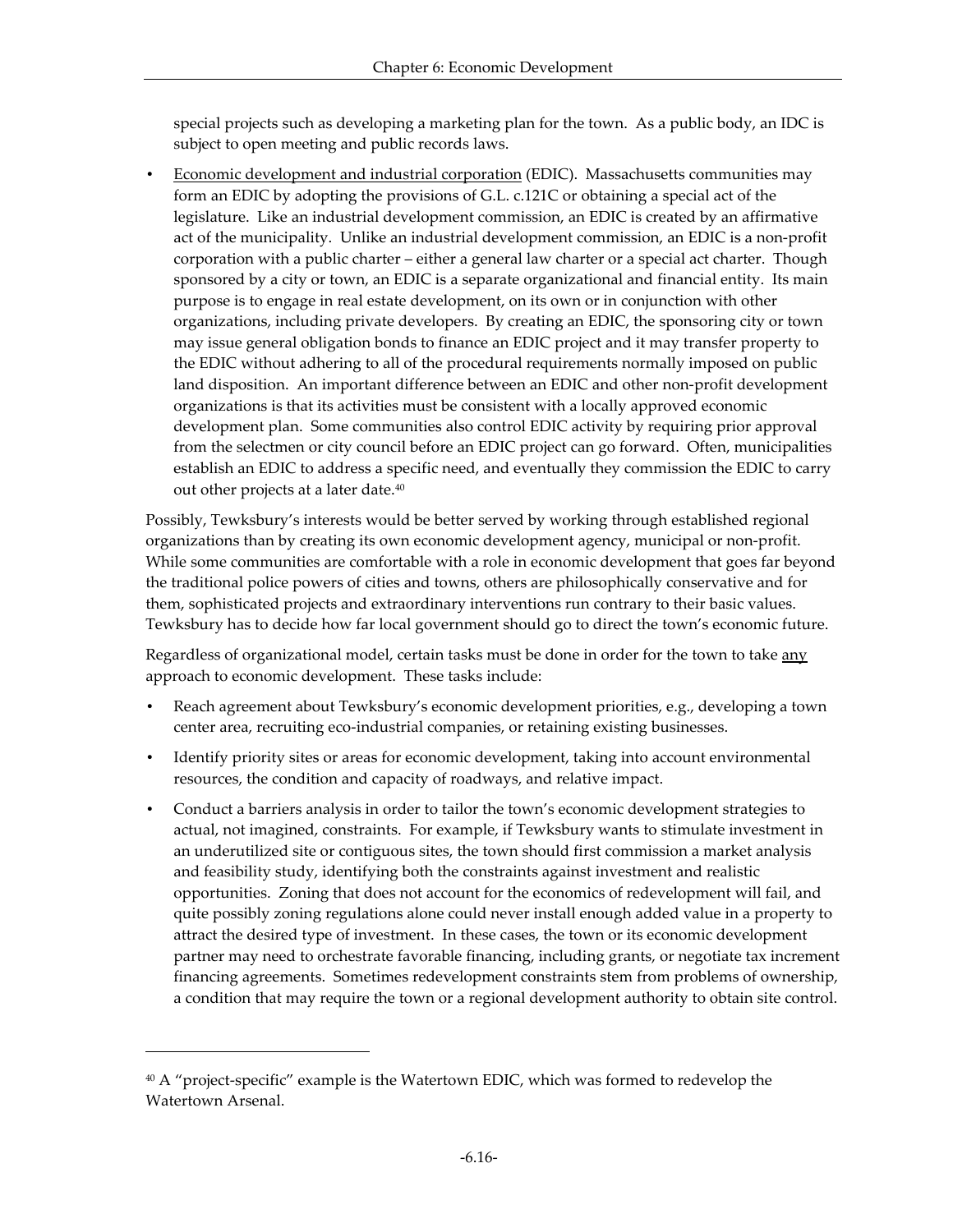**Redevelopment and reuse of underutilized or vacant property**. Tewksbury needs incentives to revitalize and improve the taxable value of established commercial and industrial areas, particularly land along Route 38 and the industrial district on Woburn Street. High-quality companies in an expansion mode favor sites in attractive, accessible, well-maintained business and industrial areas because developing new facilities is a major investment. Tewksbury cannot control all of the factors that influence corporate siting decisions, but the town's ability to attract and retain profitable firms will be affected, in part, by the image of its existing business districts.

The Master Plan's land use element describes regulatory approaches to promote reuse, but convincing developers to invest in established sites is much harder than recruiting business development on vacant land. Sometimes communities have to create disincentives to develop vacant parcels – mainly by down-zoning or re-zoning – in order to focus commercial and industrial investment in established but underutilized areas. Tewksbury may need help from outside economic development organizations and state agencies, and the town should tailor its business outreach to current industry and business trends, both regionally and statewide.

In addition to adopting better zoning regulations, Tewksbury should critically examine some redevelopment case studies. For example, Digital Equipment Corporation's former mill complex in downtown Maynard has been redeveloped as a mixed-use facility with more than 70 technology, manufacturing and service businesses. Tewksbury also needs to evaluate the appropriateness of some widely used economic development tools and be prepared to use them. Business improvement districts (BID), tax increment financing (TIF), industrial revenue bonds, grants and low-interest loans, and lease-purchase agreements all have particular applications and limitations. They can make the difference between an effective economic development strategy and a weak one.

**A town center for Tewksbury.** Tewksbury will benefit immeasurably from having a town center that provides a civic and cultural focal point for the entire community. Many of the ingredients of a traditional town center exist in Tewksbury, but for reasons described in past master plans and the present one, the town will never have a functional center without suitable zoning, community development and transportation policies, and capital investment. Tewksbury should create a town center committee to spearhead the planning process, taking care to include residents, owners and tenants of commercial property, and representatives of community institutions with a potential stake in the outcome: banks, realtors, developers, the school department, police and other town departments, local churches, and the town's historical commission. Planning Board leadership is important, but a town center committee should not be "top-heavy" with members of existing town boards. The committee's charge should consist of the following tasks:

- Articulate a clear vision for the town center, one that provides economic, fiscal, aesthetic and social benefits to the town.
- Review and modify, where appropriate, the conceptual boundaries for a town center district by street name, working from the conceptual boundary map (Map 2). Throughout, the committee should consider traditional town center design principles.
- Prepare an inventory of land and businesses in and adjacent to the revised town center district boundaries in order to understand and outline existing commercial, residential, recreational and cultural opportunities and constraints.
- Through a structured consultation process, give local residents and business owners opportunities to specify the visual, economic and operational aspects of the town center they would like to see in Tewksbury. Consideration should be given to aesthetics (landscaping, street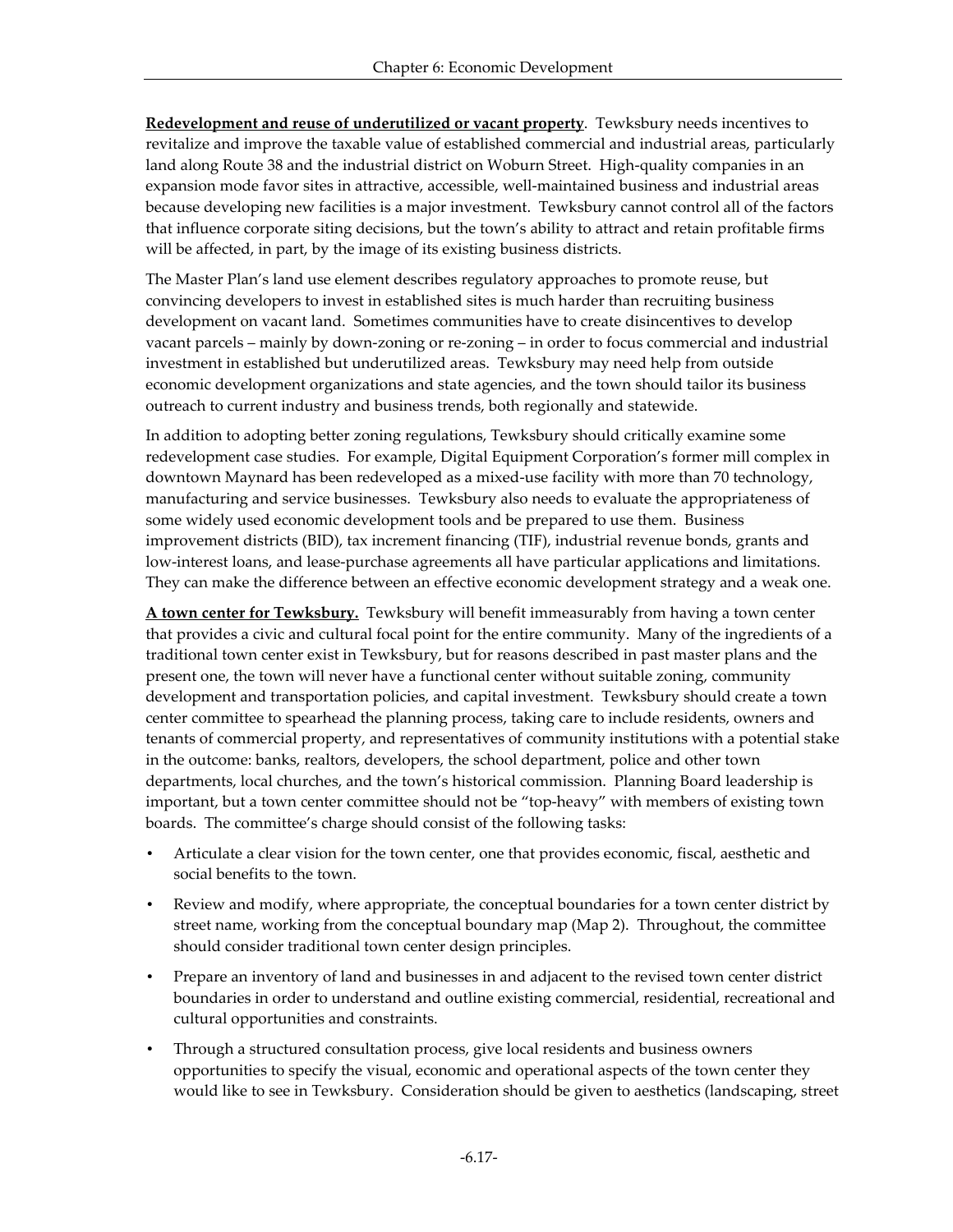trees, lighting, amenities), sidewalks, allowed business types and mixes, traffic circulation, sign and façade requirements, allowed residential uses, parking, and where feasible, utility burial.

- Prepare a town center concept plan that addresses traditional town center design principles, such as:
	- ü A pedestrian-oriented environment, including walkability and appropriate safety features.
	- ü Mixed-use development, such as retail/office on the first floor with residential or additional businesses above.
	- Adequate sidewalks.
	- ü A mix of interesting, desirable, accessible businesses and services, with window displays geared toward the pedestrian.
	- On-street parking and bus stops.
	- Attractive street lighting, landscaping and street plantings.
	- Benches and convenient trash receptacles, maintained by the town.
	- ü Roadway treatments that alert drivers to pedestrian traffic and create a perception of narrower width.
- With assistance from the Community Development Department, develop town center design guidelines for Tewksbury. The guidelines should encourage:
	- ü Traditional building form. Buildings should remain at a pedestrian scale (two to three stories) and provide a mix of interesting/characteristic details appropriate for Tewksbury. Traditionally, commercial buildings in town center and downtown areas have three components: a business on the first floor, the upper façade on the next two and the cornice that connects the roof to the façade. Design standards should balance all three components effectively while taking into consideration Tewksbury's historical context. Mixed-use buildings would have retail/commercial on the first floor, and residential or office space on the second and third floors.
	- Subordination of parking in relation to buildings. Where possible, insist that parking be located to the rear or side of buildings for new construction, redevelopment and reuse. Alternatively, the visual intrusiveness of parking can be reduced with architectural design changes that make buildings the focal point of a site and with appropriate landscaping. Landscaping, tree buffers and safety features should be added to parking areas, particularly where they abut residential neighborhoods or homes.
	- New standards of signage and overall aesthetics. Design standards for signage should clearly describe the types, sizes, height and widths, locations and materials allowed in the town center district. These standards are important for both aesthetic and safety reasons. Strip developments like Route 38 often have large, bright, clustered signs, which confuse and distract motorists and make commercial areas unattractive.
	- High quality landscaping and pedestrian amenities. Guidelines should specify types of trees and other vegetation, materials and sizes for lighting, benches, trash receptacles and other pedestrian amenities and design ideas to make these amenities consistent with each other.
	- <u>On-site lighting in traditional and pedestrian scale.</u> Improvements should be made to the center's street lighting. Tewksbury already has attractive lighting in the town green and this